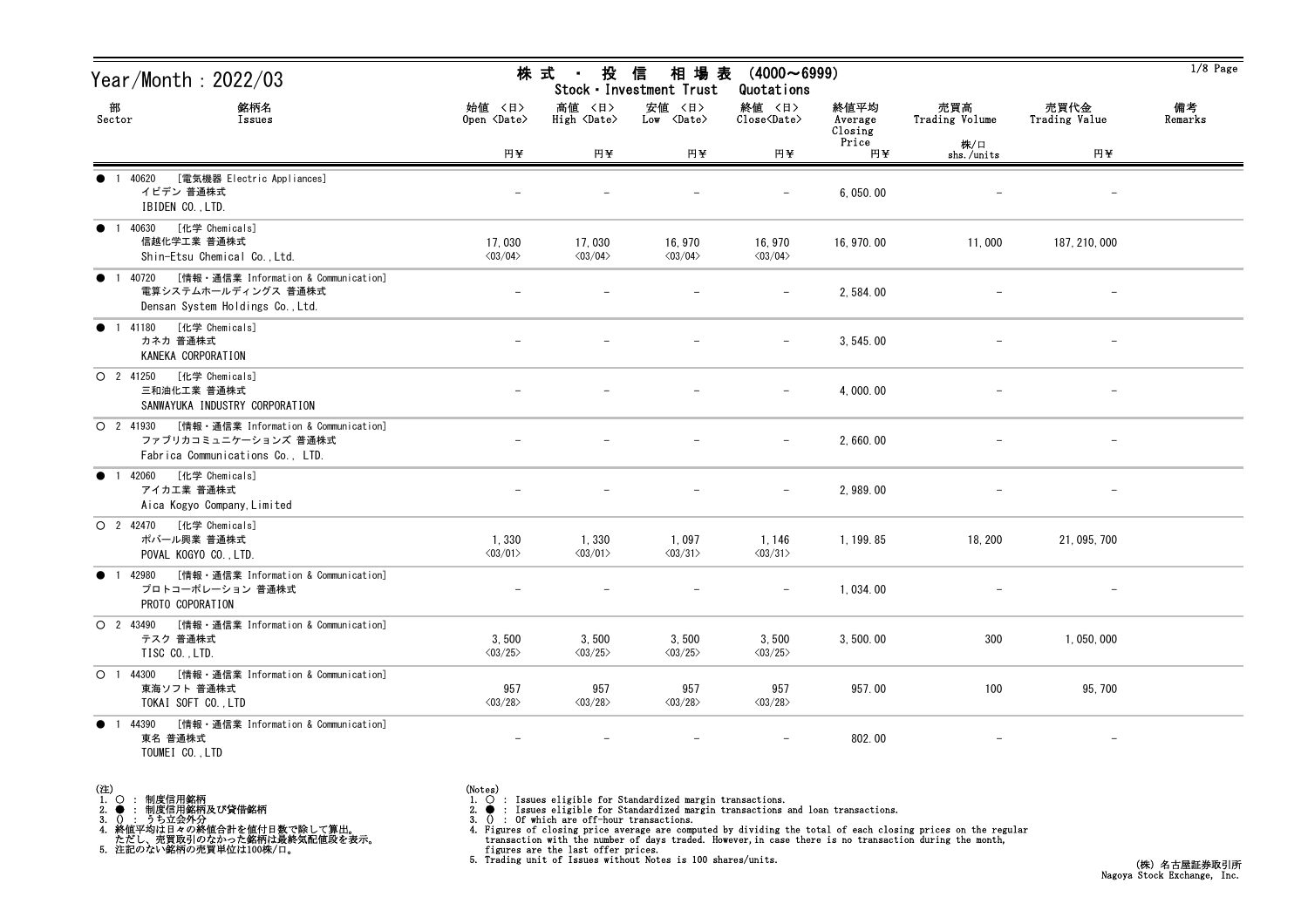| Year/Month : 2022/03                                                                             | 株 式                              | 投<br>$\sim 10^{-11}$                  | 信<br>相 場 表<br>Stock · Investment Trust | $(4000 \sim 6999)$<br>Quotations                             |                            |                       |                          | $2/8$ Page    |
|--------------------------------------------------------------------------------------------------|----------------------------------|---------------------------------------|----------------------------------------|--------------------------------------------------------------|----------------------------|-----------------------|--------------------------|---------------|
| 部<br>銘柄名<br>Sector<br>Issues                                                                     | 始値 〈日〉<br>Open <date></date>     | 高値 〈日〉<br>$High \langle Date \rangle$ | 安値 〈日〉<br>$Low \langle Date \rangle$   | 終値 〈日〉<br>$\widehat{\text{Close}}\langle \text{Date}\rangle$ | 終値平均<br>Average<br>Closing | 売買高<br>Trading Volume | 売買代金<br>Trading Value    | 備考<br>Remarks |
|                                                                                                  | 円半                               | 円半                                    | 円半                                     | 円半                                                           | Price<br>円半                | 株/口<br>shs./units     | 円半                       |               |
| [化学 Chemicals]<br>$O$ 1 44630<br>日華化学 普通株式<br>NICCA CHEMICAL CO., LTD.                           |                                  |                                       |                                        | $\overline{\phantom{0}}$                                     | 752.00                     |                       | $\qquad \qquad -$        |               |
| ● 1 45020 [医薬品 Pharmaceutical]<br>武田薬品工業 普通株式<br>Takeda Pharmaceutical Company Limited           | 3,462<br>$\langle 03/04 \rangle$ | 3,501<br>$\langle 03/16 \rangle$      | 3,462<br>$\langle 03/04 \rangle$       | 3,501<br>$\langle 03/16 \rangle$                             | 3, 481.50                  | 200                   | 696, 300                 |               |
| [医薬品 Pharmaceutical]<br>● 1 45300<br>久光製薬 普通株式<br>HISAMITSU PHARMACEUTICAL CO., INC.             |                                  |                                       |                                        |                                                              | 3,660.00                   |                       |                          |               |
| [サービス業 Services]<br>● 1 46580<br>日本空調サービス 普通株式<br>Nippon Air Conditioning Services Co., Ltd.     |                                  |                                       |                                        | $\overline{\phantom{0}}$                                     | 792.00                     |                       | $\qquad \qquad -$        |               |
| ● 1 46810 [サービス業 Services]<br>リゾートトラスト 普通株式<br>RESORTTRUST, INC.                                 |                                  |                                       |                                        | $\qquad \qquad -$                                            | 2, 093.00                  |                       | $\overline{\phantom{m}}$ |               |
| O 2 46910 [サービス業 Services]<br>ワシントンホテル 普通株式<br>WASHINTON HOTEL CORPORATION                       |                                  |                                       |                                        | $\overline{\phantom{0}}$                                     | 651.00                     |                       | $\overline{\phantom{a}}$ |               |
| ● 1 47320 [サービス業 Services]<br>ユー・エス・エス 普通株式<br>USS Co., Ltd.                                     |                                  |                                       |                                        |                                                              | 2, 059.00                  |                       |                          |               |
| [石油・石炭製品 Oil & Coal Products]<br>$\bullet$ 1 50200<br>ENEOSホールディングス 普通株式<br>ENEOS Holdings, Inc. | 452.2<br>$\langle 03/03 \rangle$ | 497.5<br>$\langle 03/28 \rangle$      | 452.2<br>$\langle 03/03 \rangle$       | 460.7<br>$\langle 03/30 \rangle$                             | 471.21                     | 10,000                | 4, 709, 400              |               |
| ● 1 51910 [ゴム製品 Rubber Products]<br>住友理工 普通株式<br>Sumitomo Riko Company Limited                   | 602<br>$\langle 03/29 \rangle$   | 602<br>$\langle 03/29 \rangle$        | 602<br>$\langle 03/29 \rangle$         | 602<br>$\langle 03/29 \rangle$                               | 602.00                     | 100                   | 60, 200                  |               |
| ● 1 52040 [ガラス・土石製品 Glass & Ceramics Products]<br>石塚硝子 普通株式<br>ISHIZUKA GLASS CO., LTD.          |                                  |                                       |                                        | $\qquad \qquad -$                                            | 2, 019.00                  |                       |                          |               |
| ● 1 53310 [ガラス・土石製品 Glass & Ceramics Products]<br>ノリタケカンパニーリミテド 普通株式<br>NORITAKE CO., LIMITED    |                                  |                                       |                                        |                                                              | 4, 460, 00                 |                       |                          |               |
| ● 1 53320 [ガラス・土石製品 Glass & Ceramics Products]<br>TOTO 普通株式<br>TOTO LTD.                         |                                  |                                       |                                        |                                                              | 4, 940, 00                 |                       | $-$                      |               |

- (注)<br>1. ○<br>2. ●<br>3. ① 1. ○ : 制度信用銘柄
- 

2. ● : 制度信用銘柄及び貸借銘柄<br>3. () : うち立会外分<br>4. 終値平均は日々の終値合計を値付日数で除して算出。<br>ただし、売買取引のなかった銘柄は最終気配値段を表示。<br>5. 注記のない銘柄の売買単位は100株/口。

- 
- (Notes)<br>1. : Issues eligible for Standardized margin transactions.
-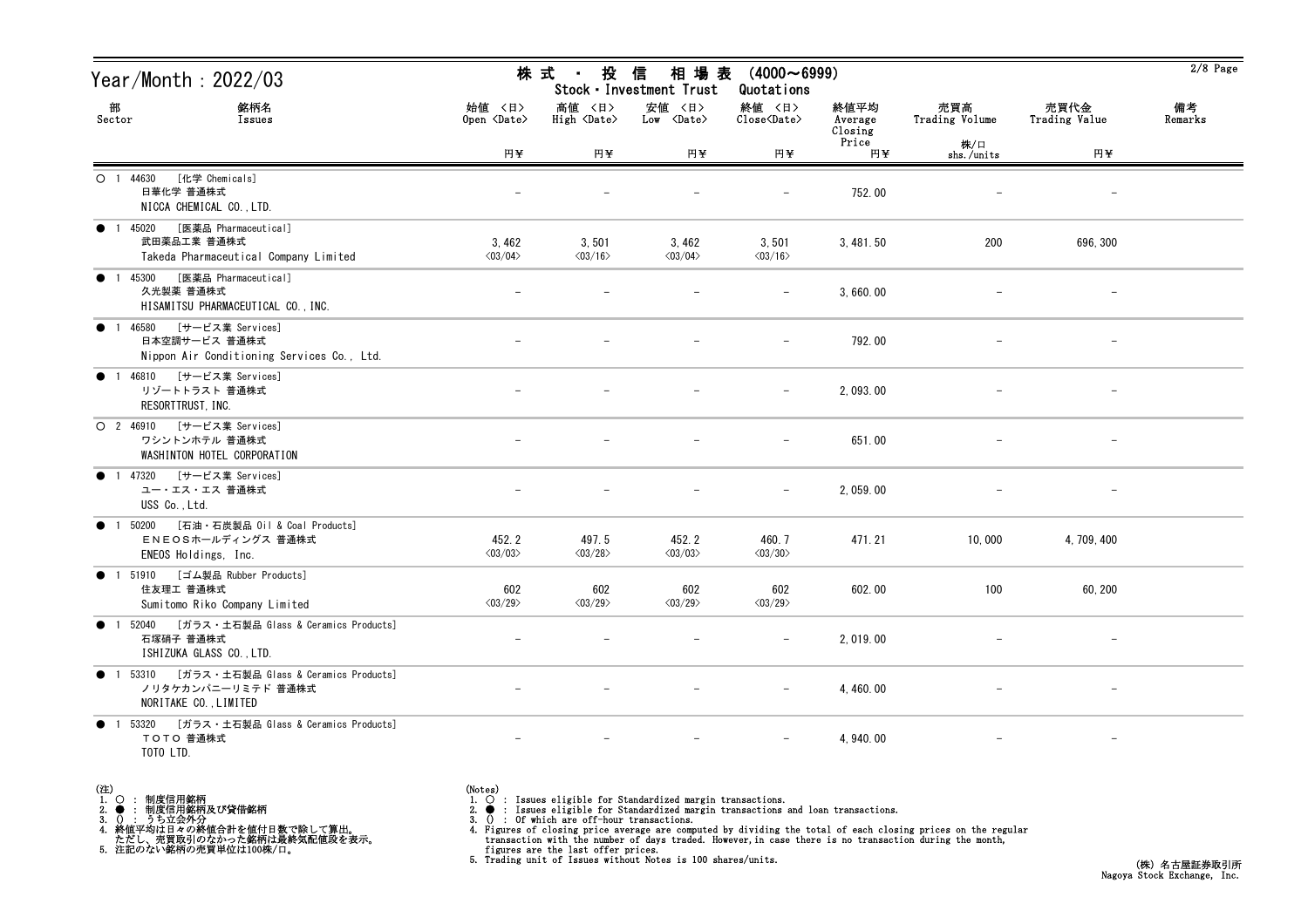| Year/Month : 2022/03                                                                                   |                                  | 株式<br>投<br>$\sim 10^{-11}$          | 信<br>相 場 表<br>Stock · Investment Trust | $(4000 \sim 6999)$<br>Quotations |                            |                       |                                | $3/8$ Page    |
|--------------------------------------------------------------------------------------------------------|----------------------------------|-------------------------------------|----------------------------------------|----------------------------------|----------------------------|-----------------------|--------------------------------|---------------|
| 部<br>銘柄名<br>Sector<br>Issues                                                                           | 始値 〈日〉<br>Open <date></date>     | 高値 〈日〉<br>High <date></date>        | 安値 〈日〉<br>Low <date></date>            | 終値 〈日〉<br>Close <date></date>    | 終値平均<br>Average<br>Closing | 売買高<br>Trading Volume | 売買代金<br>Trading Value          | 備考<br>Remarks |
|                                                                                                        | 円半                               | 円半                                  | 円半                                     | 円半                               | Price<br>円半                | 株/口<br>shs./units     | 円半                             |               |
| [ガラス・土石製品 Glass & Ceramics Products]<br>1 53330<br>日本碍子 普通株式<br>NGK INSULATORS, LTD.                   |                                  |                                     |                                        |                                  | 1, 753.00                  |                       |                                |               |
| 1 53340 [ガラス・土石製品 Glass & Ceramics Products]<br>$\bullet$<br>日本特殊陶業 普通株式<br>NGK SPARK PLUG CO., LTD.   |                                  |                                     |                                        | $-$                              | 1,977.00                   |                       |                                |               |
| ● 2 53420 [ガラス・土石製品 Glass & Ceramics Products]<br>ジャニス工業 普通株式<br>Janis Ltd.                            | 500<br>$\langle 03/01 \rangle$   | 500<br>$\langle 03/01 \rangle$      | 471<br>$\langle 03/23 \rangle$         | 471<br>$\langle 03/30 \rangle$   | 485.29                     | 13,500                | 6, 502, 500                    |               |
| ○ 2 53430 [ガラス・土石製品 Glass & Ceramics Products]<br>ニッコー 普通株式<br>NIKKO COMPANY                           | 146<br>$\langle 03/01 \rangle$   | 153<br>$\langle 03/29 \rangle$      | 145<br>$\langle 03/02 \rangle$         | 147<br>$\langle 03/31 \rangle$   | 147.19                     | 88, 900               | 13, 063, 800                   |               |
| [ガラス・土石製品 Glass & Ceramics Products]<br>53440<br>$\bullet$<br>MARUWA 普通株式<br>MARUWA CO., LTD.          |                                  |                                     |                                        |                                  | 16, 340.00                 |                       |                                |               |
| ● 2 53560 [ガラス・土石製品 Glass & Ceramics Products]<br>美濃窯業 普通株式<br>MINO CERAMIC CO., LTD.                  | 385<br>$\langle 03/01 \rangle$   | 402<br>$\langle 03/29 \rangle$      | 378<br>$\langle 03/04 \rangle$         | 399<br>$\langle 03/31 \rangle$   | 390.41                     | 52, 300               | 20, 430, 300                   |               |
| 1 53840 [ガラス・土石製品 Glass & Ceramics Products]<br>$\bullet$<br>フジミインコーポレーテッド 普通株式<br>FUJIMI INCORPORATED |                                  |                                     |                                        |                                  | 6,720.00                   |                       |                                |               |
| ○ 2 53860 [ガラス・土石製品 Glass & Ceramics Products]<br>鶴弥 普通株式<br>TSURUYA CO., LTD.                         |                                  |                                     |                                        | $-$                              | 402.00                     |                       |                                |               |
| ● 1 54010 [鉄 鋼 Iron & Steel]<br>日本製鉄 普通株式<br>NIPPON STEEL CORPORATION                                  | 1,998<br>$\langle 03/08 \rangle$ | 2, 285.5<br>$\langle 03/25 \rangle$ | 1,979<br>$\langle 03/08 \rangle$       | 2,190<br>$\langle 03/31 \rangle$ | 2, 144.88                  | 5,000                 | 10, 600, 750                   |               |
| ● 1 54060 [鉄 鋼 Iron & Steel]<br>神戸製鋼所 普通株式<br>Kobe Steel, Ltd.                                         | 623<br>$\langle 03/28 \rangle$   | 623<br>$\langle 03/28 \rangle$      | 623<br>$\langle 03/28 \rangle$         | 623<br>$\langle 03/28 \rangle$   | 623.00                     | 100                   | 62, 300                        |               |
| ● 1 54610 [鉄 鋼 Iron & Steel]<br>中部鋼鈑 普通株式<br>Chubu Steel Plate Co., Ltd.                               | 836<br>$\langle 03/01 \rangle$   | 901<br>$\langle 03/22 \rangle$      | 819<br>$\langle 03/09 \rangle$         | 859<br>$\langle 03/31 \rangle$   | 863.41                     | 266, 900<br>(5, 800)  | 230, 421, 100<br>(5, 092, 500) |               |
| ● 1 54710 [鉄 鋼 Iron & Steel]<br>大同特殊鋼 普通株式<br>Daido Steel Co., Ltd.                                    | $\overline{\phantom{m}}$         | $\overline{\phantom{m}}$            | $\qquad \qquad -$                      |                                  | 3,690.00                   |                       | $-$                            |               |

- (注)<br>1. ○<br>2. ●<br>3. ① 1. ○ : 制度信用銘柄
- 
- 2. : 制度信用銘柄及び貸借銘柄<br>3. () : うち立会外分<br>4. 終値平均は日々の終値合計を値付日数で除して算出。<br>ただし、売買取引のなかった銘柄は最終気配値段を表示。<br>5. 注記のない銘柄の売買単位は100株/口。

- (Notes)<br>1. : Issues eligible for Standardized margin transactions.
-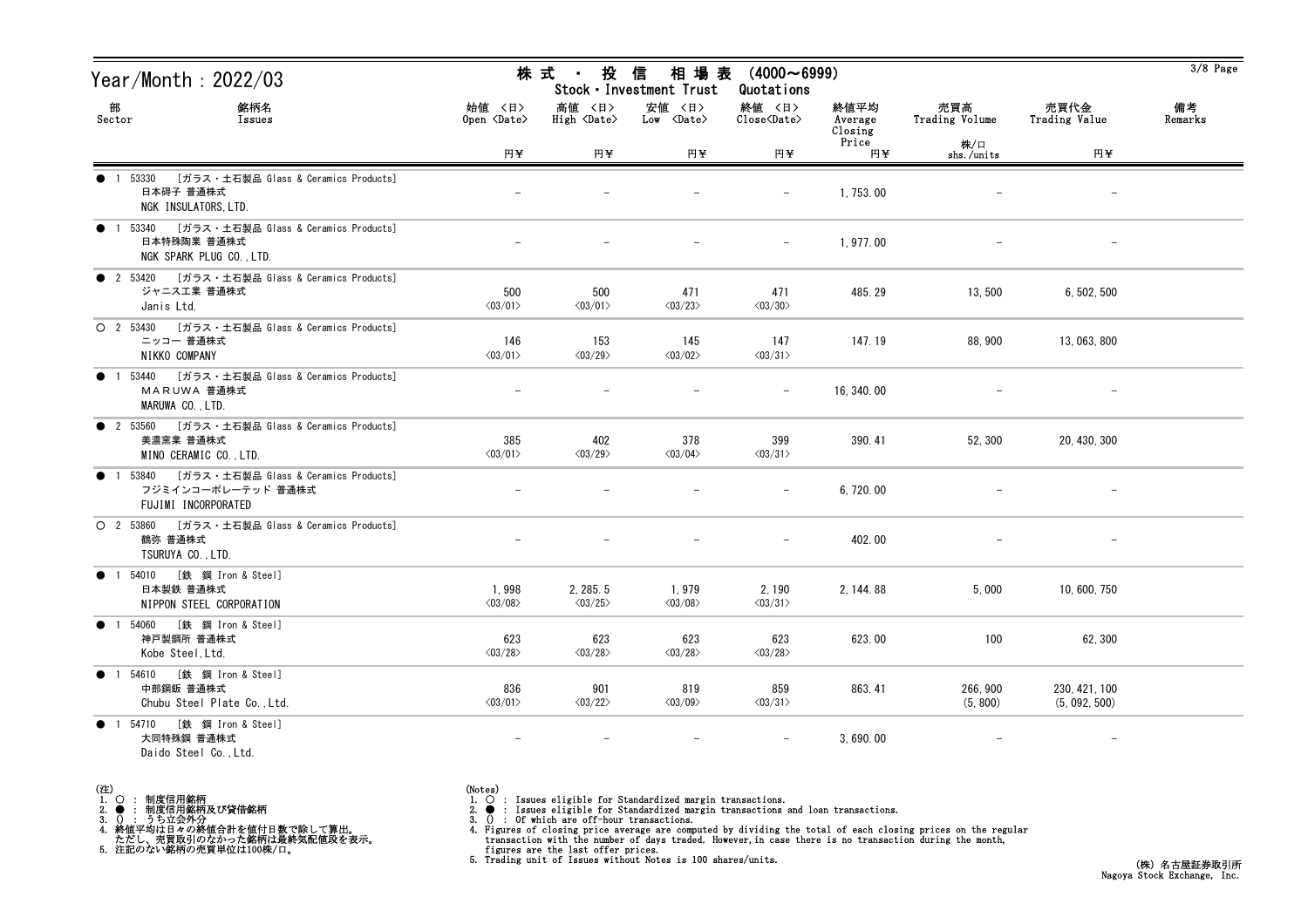| Year/Month : 2022/03                                                                              |                                  | 株 式<br>投<br>$\blacksquare$       | 信<br>相 場 表<br>Stock · Investment Trust | $(4000 \sim 6999)$<br>Quotations                   |                            |                          |                          | $4/8$ Page    |
|---------------------------------------------------------------------------------------------------|----------------------------------|----------------------------------|----------------------------------------|----------------------------------------------------|----------------------------|--------------------------|--------------------------|---------------|
| 部<br>銘柄名<br>Sector<br>Issues                                                                      | 始值 〈日〉<br>Open <date></date>     | 高値 〈日〉<br>High <date></date>     | 安値 〈日〉<br>$Low \ \langle Date \rangle$ | 終値 〈日〉<br>$\text{Close}\langle \text{Date}\rangle$ | 終値平均<br>Average<br>Closing | 売買高<br>Trading Volume    | 売買代金<br>Trading Value    | 備考<br>Remarks |
|                                                                                                   | 円半                               | 円¥                               | 円半                                     | 円半                                                 | Price<br>円半                | 株/口<br>shs./units        | 円半                       |               |
| [鉄 鋼 Iron & Steel]<br>1 54820<br>愛知製鋼 普通株式<br>AICHI STEEL CORPORATION                             |                                  |                                  |                                        |                                                    | 2, 403.00                  |                          | $\overline{\phantom{m}}$ |               |
| [鉄 鋼 Iron & Steel]<br><b>2</b> 56070<br>中央可鍛工業 普通株式<br>CHUO MALLEABLE IRON CO., LTD.              | 415<br>$\langle 03/01 \rangle$   | 417<br>$\langle 03/30 \rangle$   | 393<br>$\langle 03/08 \rangle$         | 412<br>$\langle 03/31 \rangle$                     | 406.14                     | 64,700                   | 26, 215, 100             |               |
| [非鉄金属 Nonferrous Metals]<br>1 57140<br>DOWAホールディングス 普通株式<br>DOWA HOLDINGS CO., LTD.               |                                  |                                  |                                        |                                                    | 5,610.00                   |                          |                          |               |
| [非鉄金属 Nonferrous Metals]<br>• 1 58020<br>住友電気工業 普通株式<br>Sumitomo Electric Industries, Ltd.        | 1,464<br>$\langle 03/30 \rangle$ | 1,464<br>$\langle 03/30 \rangle$ | 1,464<br>$\langle 03/30 \rangle$       | 1,464<br>$\langle 03/31 \rangle$                   | 1, 464.00                  | 2,100                    | 3, 074, 400              |               |
| [金属製品 Metal Products]<br><b>2</b> 59180<br>瀧上工業 普通株式<br>The Takigami Steel Construction Co., Ltd. |                                  |                                  |                                        |                                                    | 6,550.00                   |                          |                          |               |
| [金属製品 Metal Products]<br>59380<br>$\bullet$<br>$\overline{1}$<br>LIXIL 普通株式<br>LIXIL Corporation  |                                  |                                  |                                        | $\overline{\phantom{m}}$                           | 2, 290.00                  |                          | $\overline{\phantom{m}}$ |               |
| [金属製品 Metal Products]<br>1 59470<br>$\bullet$<br>リンナイ 普通株式<br>RINNAI CORPORATION                  |                                  |                                  |                                        |                                                    | 9, 170.00                  |                          |                          |               |
| [金属製品 Metal Products]<br>O 2 59790<br>カネソウ 普通株式<br>KANESO CO., LTD.                               | 3,960<br>$\langle 03/01 \rangle$ | 4,020<br>$\langle 03/29 \rangle$ | 3,910<br>$\langle 03/16 \rangle$       | 4,020<br>$\langle 03/29 \rangle$                   | 3, 967.50                  | 1,600                    | 6, 344, 500              |               |
| [金属製品 Metal Products]<br>O 2 59840<br>兼房 普通株式<br>KANEFUSA CORPORATION                             |                                  |                                  |                                        |                                                    | 701.00                     |                          |                          |               |
| ● 1 59920 [金属製品 Metal Products]<br>中央発條 普通株式<br>CHUO SPRING CO., LTD.                             |                                  |                                  |                                        | $\overline{\phantom{m}}$                           | 764.00                     |                          |                          |               |
| O 2 59930 [金属製品 Metal Products]<br>知多鋼業 普通株式<br>CHITA KOGYO CO., LTD.                             | 682<br>$\langle 03/01 \rangle$   | 682<br>$\langle 03/01 \rangle$   | 636<br>$\langle 03/07 \rangle$         | 670<br>$\langle 03/31 \rangle$                     | 659.74                     | 25,900                   | 16, 904, 300             |               |
| O 2 59940 [金属製品 Metal Products]<br>ファインシンター 普通株式<br>FINE SINTER CO., LTD.                         | $\overline{\phantom{m}}$         | $\overline{\phantom{m}}$         | $\overline{\phantom{m}}$               | $\overline{\phantom{m}}$                           | 1,449.00                   | $\overline{\phantom{m}}$ | $\qquad \qquad -$        |               |

- (注)<br>1. ○<br>2. ●<br>3. ① 1. ○ : 制度信用銘柄
- 
- 2. : 制度信用銘柄及び貸借銘柄<br>3. () : うち立会外分<br>4. 終値平均は日々の終値合計を値付日数で除して算出。<br>ただし、売買取引のなかった銘柄は最終気配値段を表示。<br>5. 注記のない銘柄の売買単位は100株/口。

(Notes)<br>1. ○ : Issues eligible for Standardized margin transactions.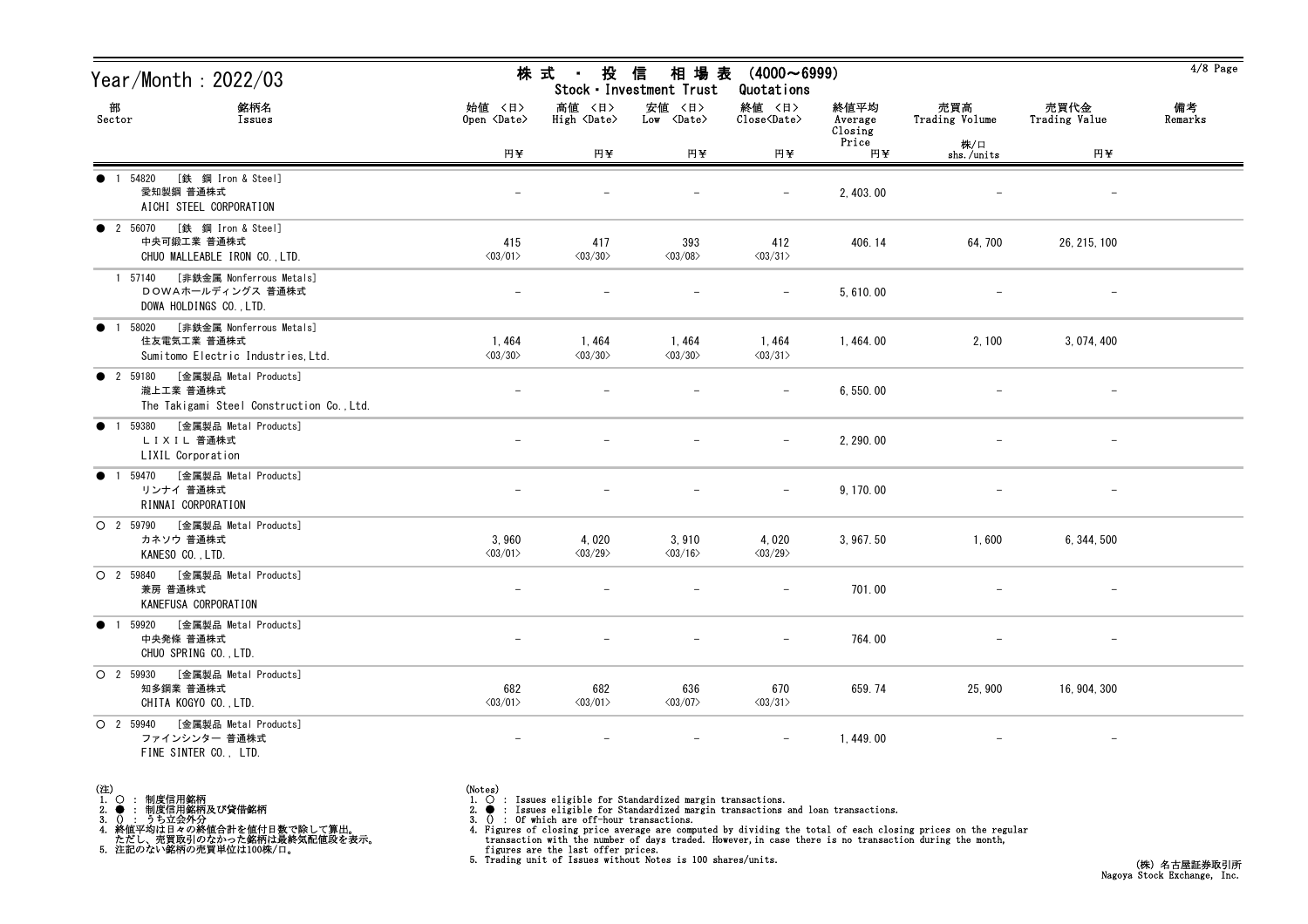| Year/Month: 2022/03                                                                           |                                  | 株 式<br>投<br>$\mathbf{H}^{\mathrm{max}}$ | 信<br>相 場 表<br>Stock · Investment Trust | $(4000 \sim 6999)$<br>Quotations                   |                            |                          |                                | $5/8$ Page    |
|-----------------------------------------------------------------------------------------------|----------------------------------|-----------------------------------------|----------------------------------------|----------------------------------------------------|----------------------------|--------------------------|--------------------------------|---------------|
| 部<br>銘柄名<br>Sector<br>Issues                                                                  | 始値 〈日〉<br>Open <date></date>     | 高値 〈日〉<br>High <date></date>            | 安値 〈日〉<br>Low <date></date>            | 終値 〈日〉<br>$\text{Close}\langle \text{Date}\rangle$ | 終値平均<br>Average<br>Closing | 売買高<br>Trading Volume    | 売買代金<br>Trading Value          | 備考<br>Remarks |
|                                                                                               | 円半                               | 円半                                      | 円半                                     | 円半                                                 | Price<br>円半                | 株/口<br>shs./units        | 円半                             |               |
| $O$ 1 60360<br>[サービス業 Services]<br>KeePer技研普通株式<br>KeePer Technical Laboratory Co., Ltd.      |                                  |                                         |                                        |                                                    | 2, 490.00                  |                          | $\overline{\phantom{0}}$       |               |
| [サービス業 Services]<br>● 1 60550<br>ジャパンマテリアル 普通株式<br>JAPAN MATERIAL Co., Ltd.                   |                                  |                                         |                                        | $-$                                                | 1,740.00                   | $\overline{\phantom{m}}$ | $\overline{\phantom{a}}$       |               |
| [機 械 Machinery]<br>1 61030<br>$\bullet$<br>オークマ 普通株式<br>OKUMA Corporation                     |                                  |                                         |                                        |                                                    | 5, 100.00                  |                          |                                |               |
| [機 械 Machinery]<br>• 2 61110<br>旭精機工業 普通株式<br>ASAHI-SEIKI MANUFACTURING CO., LTD.             | 2,090<br>$\langle 03/01 \rangle$ | 2, 103<br>$\langle 03/29 \rangle$       | 2,003<br>$\langle 03/30 \rangle$       | 2,050<br>$\langle 03/30 \rangle$                   | 2, 075.58                  | 31, 400<br>(20, 000)     | 64, 911, 200<br>(41, 260, 000) |               |
| [機 械 Machinery]<br>• 1 61340<br>FUJI 普通株式<br>FUJI CORPORATION                                 |                                  |                                         |                                        |                                                    | 2, 223.00                  |                          |                                |               |
| [機 械 Machinery]<br>1 61360<br>$\bullet$<br>オーエスジー 普通株式<br>OSG Corporation                     |                                  |                                         |                                        |                                                    | 1,879.00                   |                          | $\overline{\phantom{m}}$       |               |
| [機 械 Machinery]<br><b>2</b> 61420<br>富士精工 普通株式<br>FUJI SEIKO LIMITED                          | 1,351<br>$\langle 03/01 \rangle$ | 1,351<br>$\langle 03/01 \rangle$        | 1, 271<br>$\langle 03/11 \rangle$      | 1,320<br>$\langle 03/31 \rangle$                   | 1, 311.74                  | 10,600                   | 13, 872, 000                   |               |
| [輸送用機器 Transportation Equipment]<br>● 1 62010<br>豊田自動織機 普通株式<br>TOYOTA INDUSTRIES CORPORATION |                                  |                                         |                                        | $-$                                                | 8, 470.00                  |                          | $\qquad \qquad -$              |               |
| [機 械 Machinery]<br>• 1 62030<br>豊和工業 普通株式<br>Howa Machinery, Ltd.                             |                                  |                                         |                                        |                                                    | 802.00                     | $\overline{\phantom{m}}$ | $\overline{\phantom{0}}$       |               |
| O 2 62670 [機 械 Machinery]<br>ゼネラルパッカー 普通株式<br>GENERAL PACKER Co., LTD.                        |                                  |                                         | $\overline{\phantom{m}}$               | $-$                                                | 2, 725.00                  |                          |                                |               |
| [機 械 Machinery]<br>● 1 62930<br>日精樹脂工業 普通株式<br>NISSEI PLASTIC INDUSTRIAL CO., LTD.            |                                  |                                         |                                        | $-$                                                | 1,009.00                   |                          |                                |               |
| [機 械 Machinery]<br><b>2</b> 62950<br>富士変速機 普通株式<br>FUJI HENSOKUKI CO., LTD.                   | 293<br>$\langle 03/01 \rangle$   | 297<br>$\langle 03/04 \rangle$          | 273<br>$\langle 03/04 \rangle$         | 284<br>$\langle 03/31 \rangle$                     | 280.32                     | 61,300                   | 17, 224, 300                   |               |

- (注)<br>1. ○<br>2. ●<br>3. ① 1. ○ : 制度信用銘柄
- 
- 
- 2. : 制度信用銘柄及び貸借銘柄<br>3. () : うち立会外分<br>4. 終値平均は日々の終値合計を値付日数で除して算出。<br>ただし、売買取引のなかった銘柄は最終気配値段を表示。<br>5. 注記のない銘柄の売買単位は100株/口。
- 
- 
- (Notes)<br>1. : Issues eligible for Standardized margin transactions.
-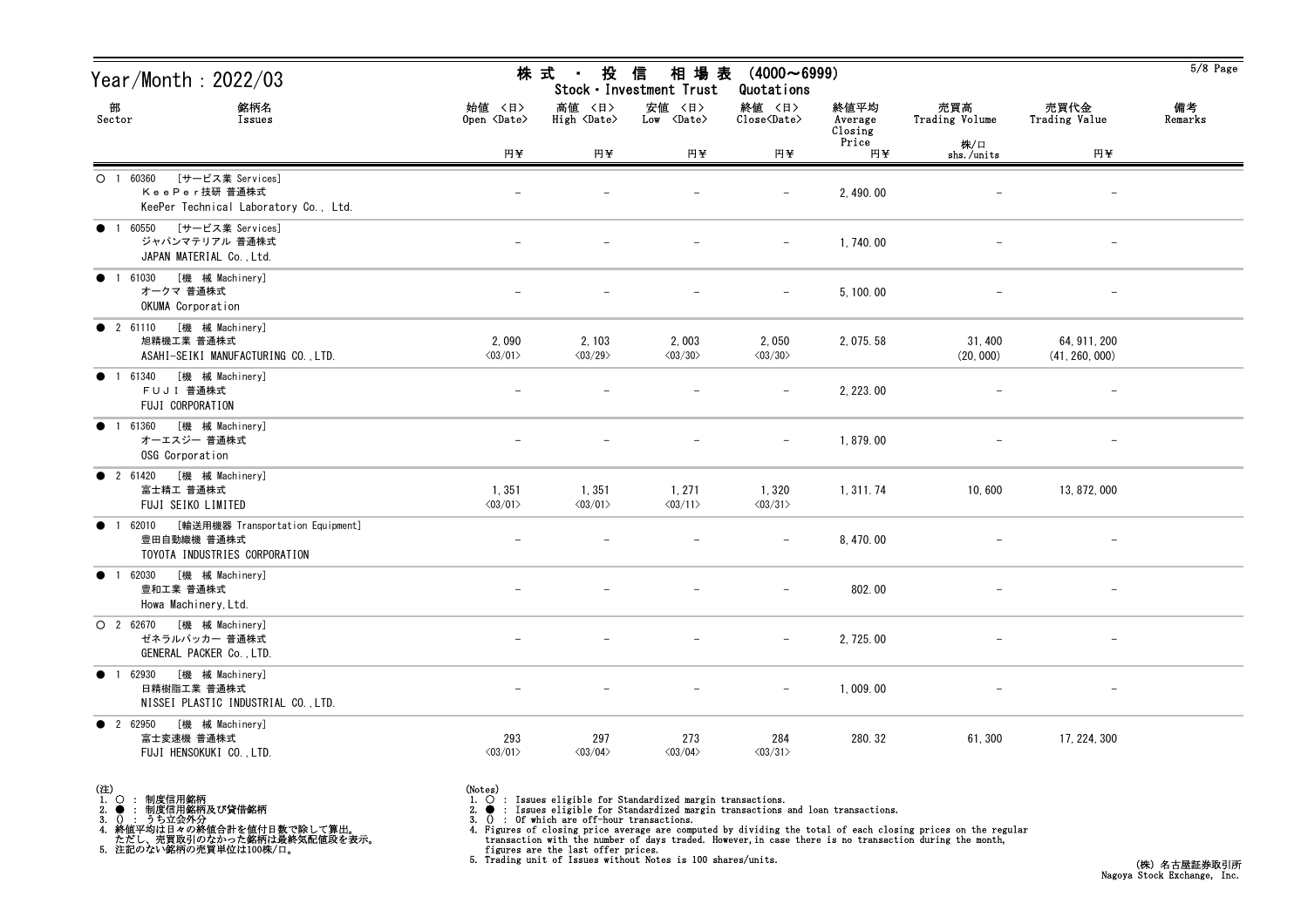| Year/Month : 2022/03                                                            |                                  | 株 式<br>$\sim 10^{-11}$            | 投 信<br>相 場 表<br>Stock · Investment Trust | $(4000 \sim 6999)$<br>Quotations                             |                            |                          |                          | $6/8$ Page    |
|---------------------------------------------------------------------------------|----------------------------------|-----------------------------------|------------------------------------------|--------------------------------------------------------------|----------------------------|--------------------------|--------------------------|---------------|
| 部<br>銘柄名<br>Sector<br>Issues                                                    | 始値 〈日〉<br>Open <date></date>     | 高値 〈日〉<br>High <date></date>      | 安値 〈日〉<br>$Low \langle Date \rangle$     | 終値 〈日〉<br>$\widehat{\text{Close}}\langle \text{Date}\rangle$ | 終値平均<br>Average<br>Closing | 売買高<br>Trading Volume    | 売買代金<br>Trading Value    | 備考<br>Remarks |
|                                                                                 | 円半                               | 円半                                | 円半                                       | 円半                                                           | Price<br>円半                | 株/口<br>shs./units        | 円半                       |               |
| [機 械 Machinery]<br>● 1 63250<br>タカキタ 普通株式<br>TAKAKITA CO., LTD.                 |                                  |                                   |                                          | $\overline{\phantom{m}}$                                     | 615.00                     |                          | $\overline{\phantom{a}}$ |               |
| ● 1 63390 [機 械 Machinery]<br>新東工業 普通株式<br>Sintokogio, Ltd.                      |                                  |                                   |                                          | $-$                                                          | 689.00                     | $\overline{\phantom{m}}$ | $-$                      |               |
| [機 械 Machinery]<br>1 63400<br>$\bullet$<br>澁谷工業 普通株式<br>SHIBUYA KOGYO CO., LTD. |                                  |                                   |                                          | $\overline{\phantom{m}}$                                     | 2, 439.00                  |                          | $\overline{\phantom{m}}$ |               |
| ● 2 63420 [機 械 Machinery]<br>太平製作所 普通株式<br>Taihei Machinery Works, Limited      |                                  |                                   |                                          | $-$                                                          | 1,580.00                   |                          | $\overline{\phantom{a}}$ |               |
| ● 1 63450 [機 械 Machinery]<br>アイチコーポレーション 普通株式<br>AICHI CORPORATION              |                                  |                                   |                                          | $\qquad \qquad -$                                            | 882.00                     |                          | $\qquad \qquad -$        |               |
| ○ 2 63460 [機 械 Machinery]<br>キクカワエンタープライズ 普通株式<br>KIKUKAWA ENTERPRISE, INC.     |                                  |                                   |                                          | $-$                                                          | 4, 195.00                  |                          | $\qquad \qquad -$        |               |
| ● 1 64070 [機 械 Machinery]<br>CKD 普通株式<br>CKD Corporation                        |                                  |                                   |                                          | $\overline{\phantom{m}}$                                     | 1,885.00                   |                          |                          |               |
| ● 1 64300 [機 械 Machinery]<br>ダイコク電機 普通株式<br>DAIKOKU DENKI CO., LTD.             | 1,200<br>$\langle 03/08 \rangle$ | 1, 200<br>$\langle 03/08 \rangle$ | 1, 200<br>$\langle 03/08 \rangle$        | 1,200<br>$\langle 03/08 \rangle$                             | 1, 200.00                  | 100                      | 120,000                  |               |
| ● 2 64390 [機 械 Machinery]<br>中日本鋳工 普通株式<br>NAKANIPPON CASTING CO., LTD.         | 518<br>$\langle 03/01 \rangle$   | 524<br>$\langle 03/25 \rangle$    | 510<br>$\langle 03/30 \rangle$           | 510<br>$\langle 03/31 \rangle$                               | 519.38                     | 5,500                    | 2, 857, 400              |               |
| ● 1 64480 [電気機器 Electric Appliances]<br>ブラザーエ業 普通株式<br>BROTHER INDUSTRIES, LTD. |                                  |                                   |                                          | $ \,$                                                        | 2, 237.00                  |                          | $-$                      |               |
| ● 1 64650 [機 械 Machinery]<br>ホシザキ 普通株式<br>HOSHIZAKI CORPORATION                 |                                  |                                   |                                          | $-$                                                          | 8, 410.00                  |                          | $\overline{\phantom{a}}$ |               |
| ● 1 64700 [機 械 Machinery]<br>大豊工業 普通株式<br>TAIHO KOGYO CO., LTD.                 |                                  |                                   |                                          | $-$                                                          | 706.00                     | $\overline{\phantom{m}}$ | $-$                      |               |

(注)<br>1. ○<br>2. ●<br>3. ① 1. ○ : 制度信用銘柄

2. ● : 制度信用銘柄及び貸借銘柄<br>3. () : うち立会外分<br>4. 終値平均は日々の終値合計を値付日数で除して算出。<br>ただし、売買取引のなかった銘柄は最終気配値段を表示。<br>5. 注記のない銘柄の売買単位は100株/口。

(Notes)<br>1. ○ : Issues eligible for Standardized margin transactions.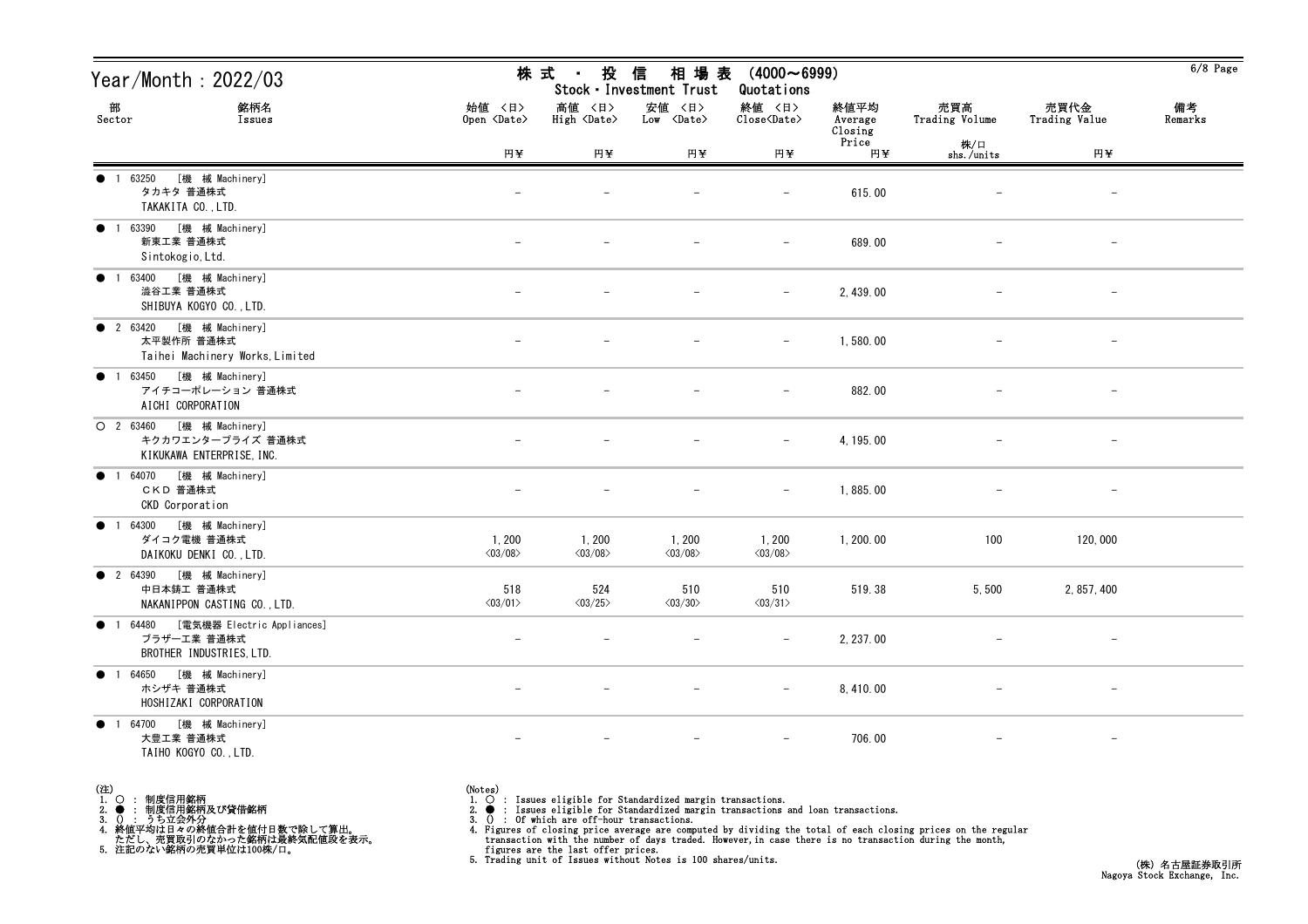| Year/Month : 2022/03                                                                       |                                   | 株 式<br>$\mathcal{L}=\mathcal{L}$ .    | 投信<br>相 場 表<br>Stock · Investment Trust | $(4000 \sim 6999)$<br>Quotations                             |                            |                       |                          | $7/8$ Page    |
|--------------------------------------------------------------------------------------------|-----------------------------------|---------------------------------------|-----------------------------------------|--------------------------------------------------------------|----------------------------|-----------------------|--------------------------|---------------|
| 部<br>銘柄名<br>Sector<br>Issues                                                               | 始値 〈日〉<br>Open <date></date>      | 高値 〈日〉<br>$High \langle Date \rangle$ | 安値 〈日〉<br>$Low \langle Date \rangle$    | 終値 〈日〉<br>$\widehat{\text{Close}}\langle \text{Date}\rangle$ | 終値平均<br>Average<br>Closing | 売買高<br>Trading Volume | 売買代金<br>Trading Value    | 備考<br>Remarks |
|                                                                                            | 円¥                                | 円半                                    | 円半                                      | 円半                                                           | Price<br>円半                | 株/口<br>shs./units     | 円半                       |               |
| [機 械 Machinery]<br>1 64730<br>$\bullet$<br>ジェイテクト 普通株式<br>JTEKT Corporation                | 949<br>$\langle 03/22 \rangle$    | 972<br>$\langle 03/23 \rangle$        | 949<br>$\langle 03/22 \rangle$          | 972<br>$\langle 03/23 \rangle$                               | 960.50                     | 200                   | 192, 100                 |               |
| ● 1 65010 [電気機器 Electric Appliances]<br>日立製作所 普通株式<br>Hitachi, Ltd.                        | 4,975<br>$\langle 03/07 \rangle$  | 6, 170<br>$\langle 03/28 \rangle$     | 4,975<br>$\langle 03/07 \rangle$        | 6, 170<br>$\langle 03/28 \rangle$                            | 5, 636. 33                 | 1,000                 | 5, 511, 800              |               |
| [電気機器 Electric Appliances]<br>1 65020<br>$\bullet$<br>東芝 普通株式<br>TOSHIBA CORPORATION       | 4, 311<br>$\langle 03/07 \rangle$ | 4,901<br>$\langle 03/25 \rangle$      | 4,060<br>$\langle 03/08 \rangle$        | 4,901<br>$\langle 03/25 \rangle$                             | 4, 424.00                  | 300                   | 1, 327, 200              |               |
| ● 1 65040 [電気機器 Electric Appliances]<br>富士電機 普通株式<br>FUJI ELECTRIC CO., LTD.               |                                   |                                       |                                         | $\overline{\phantom{m}}$                                     | 6, 160.00                  |                       | $\overline{\phantom{m}}$ |               |
| 1 65080 [電気機器 Electric Appliances]<br>$\bullet$<br>明電舎 普通株式<br>MEIDENSHA CORPORATION       |                                   |                                       |                                         | $\overline{\phantom{m}}$                                     | 2, 541.00                  |                       | -                        |               |
| 1 65470 [サービス業 Services]<br>グリーンズ 普通株式<br>GREENS CO., LTD.                                 |                                   |                                       |                                         | $-$                                                          | 626.00                     |                       | $\qquad \qquad -$        |               |
| O 1 65640 [サービス業 Services]<br>ミダックホールディングス 普通株式<br>MIDAC HOLDINGS CO., LTD.                |                                   |                                       |                                         |                                                              | 2, 741.00                  |                       |                          |               |
| O 2 65650 [サービス業 Services]<br>ABホテル普通株式<br>ABHOTEL CO., LTD.                               |                                   |                                       |                                         | $-$                                                          | 1, 197.00                  |                       | $\qquad \qquad -$        |               |
| ● 1 65860 [機 械 Machinery]<br>マキタ 普通株式<br>Makita Corporation                                |                                   |                                       |                                         |                                                              | 3, 935.00                  |                       | $\overline{\phantom{m}}$ |               |
| ● 1 66230 [電気機器 Electric Appliances]<br>愛知電機 普通株式<br>AICHI ELECTRIC CO., LTD.              | 2,844<br>$\langle 03/01 \rangle$  | 2,844<br>$\langle 03/01 \rangle$      | 2,685<br>$<$ 03/08 $>$                  | 2,730<br>$\langle 03/31 \rangle$                             | 2, 751. 77                 | 85, 400               | 234, 730, 400            |               |
| [電気機器 Electric Appliances]<br>$\bullet$ 1 66510<br>日東工業 普通株式<br>NITTO ELECTRIC WORKS, LTD. |                                   |                                       |                                         | $\overline{\phantom{m}}$                                     | 1,576.00                   |                       |                          |               |
| O 2 66550 [電気機器 Electric Appliances]<br>東洋電機 普通株式<br>TOYO ELECTRIC CORPORATION             | 810<br>$\langle 03/01 \rangle$    | 820<br>$\langle 03/15 \rangle$        | 771<br>$\langle03/30\rangle$            | 791<br>$\langle 03/31 \rangle$                               | 811.57                     | 16, 100               | 13,000,800               |               |

- (注)<br>1. ○<br>2. ●<br>3. ① 1. ○ : 制度信用銘柄
- 
- 

2. ● : 制度信用銘柄及び貸借銘柄<br>3. () : うち立会外分<br>4. 終値平均は日々の終値合計を値付日数で除して算出。<br>ただし、売買取引のなかった銘柄は最終気配値段を表示。<br>5. 注記のない銘柄の売買単位は100株/口。

(Notes)<br>1. ○ : Issues eligible for Standardized margin transactions.